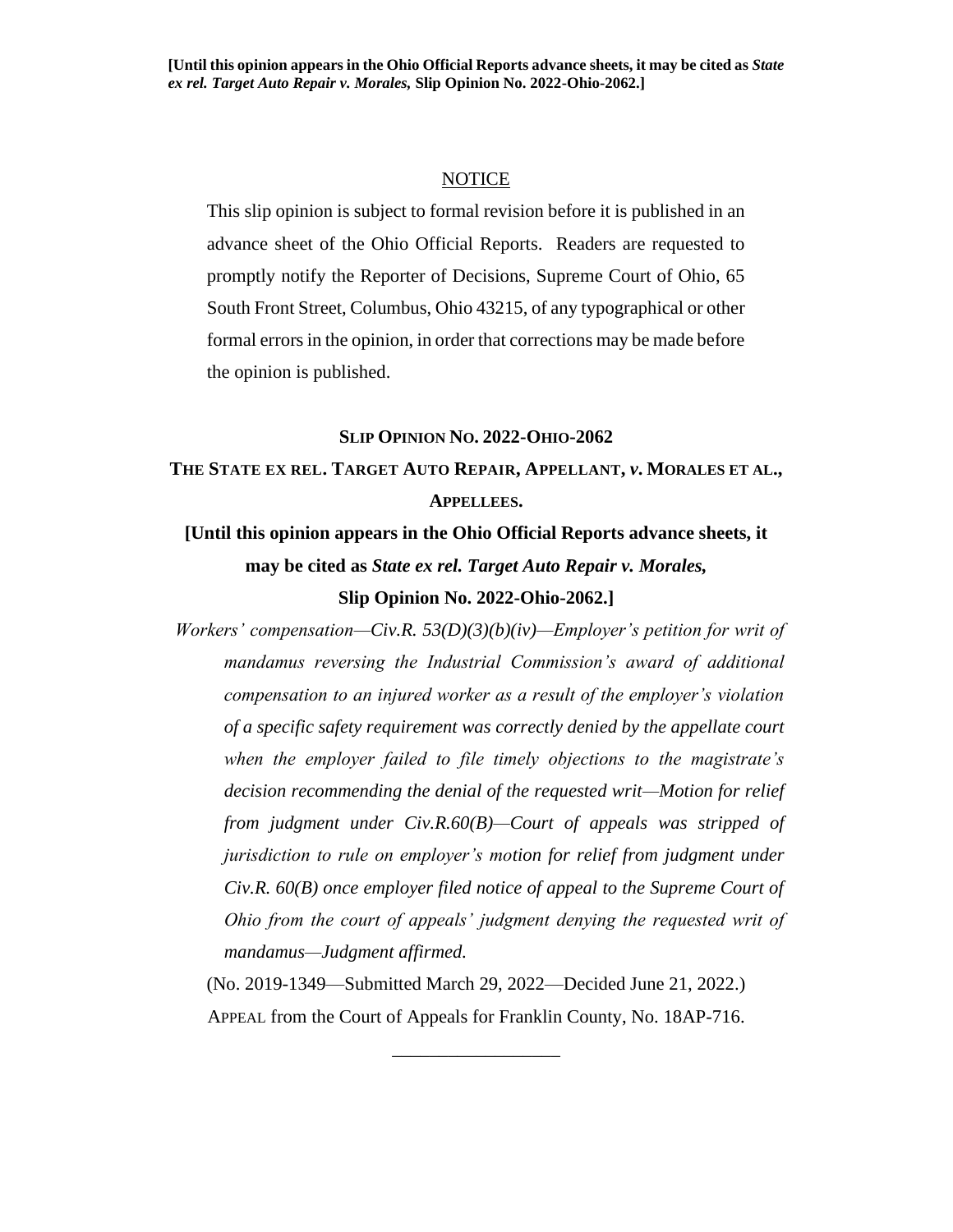### **Per Curiam.**

**{¶ 1}** Article II, Section 35 of the Ohio Constitution allows for awards of additional compensation to workers who sustain injury as a result of their employers' violation of a specific safety requirement ("VSSR"). Appellee Industrial Commission of Ohio granted such an award to injured worker and appellee Josue Morales. Morales's self-insured employer, appellant, Target Auto Repair, asked the Tenth District Court of Appeals to issue a writ of mandamus ordering the commission to vacate its decision and deny Morales's application for a VSSR award. The Tenth District adopted its magistrate's decision and denied the writ in an August 20, 2019 judgment, and Target Auto Repair appealed to this court.

**{¶ 2}** We affirm the Tenth District's judgment denying the writ because Target Auto Repair's arguments on appeal derive directly from the Tenth District magistrate's decision to which Target Auto Repair failed to timely object.

## **I. FACTS AND PROCEDURAL HISTORY** *A. Injury and VSSR Award*

**{¶ 3}** Morales sustained injuries while working as an auto-body-repair technician for Target Auto Repair on February 27, 2014. His workers' compensation claim was allowed for multiple conditions, including the total loss of vision in his left eye. He also applied for a VSSR award, alleging that Target Auto Repair had violated multiple sections of the Ohio Administrative Code. The commission granted Morales's application for a VSSR award in the amount of 50 percent of the maximum weekly rate. Target Auto Repair requested reconsideration, which the commission denied.

#### *B. Mandamus Action and Appeal*

**{¶ 4}** Target Auto Repair then filed this mandamus action in the Tenth District. The magistrate recommended denying the writ request. Due to a clerical error by its counsel, Target Auto Repair filed its objections to the magistrate's decision in the wrong case (a closed case involving the same parties). Morales's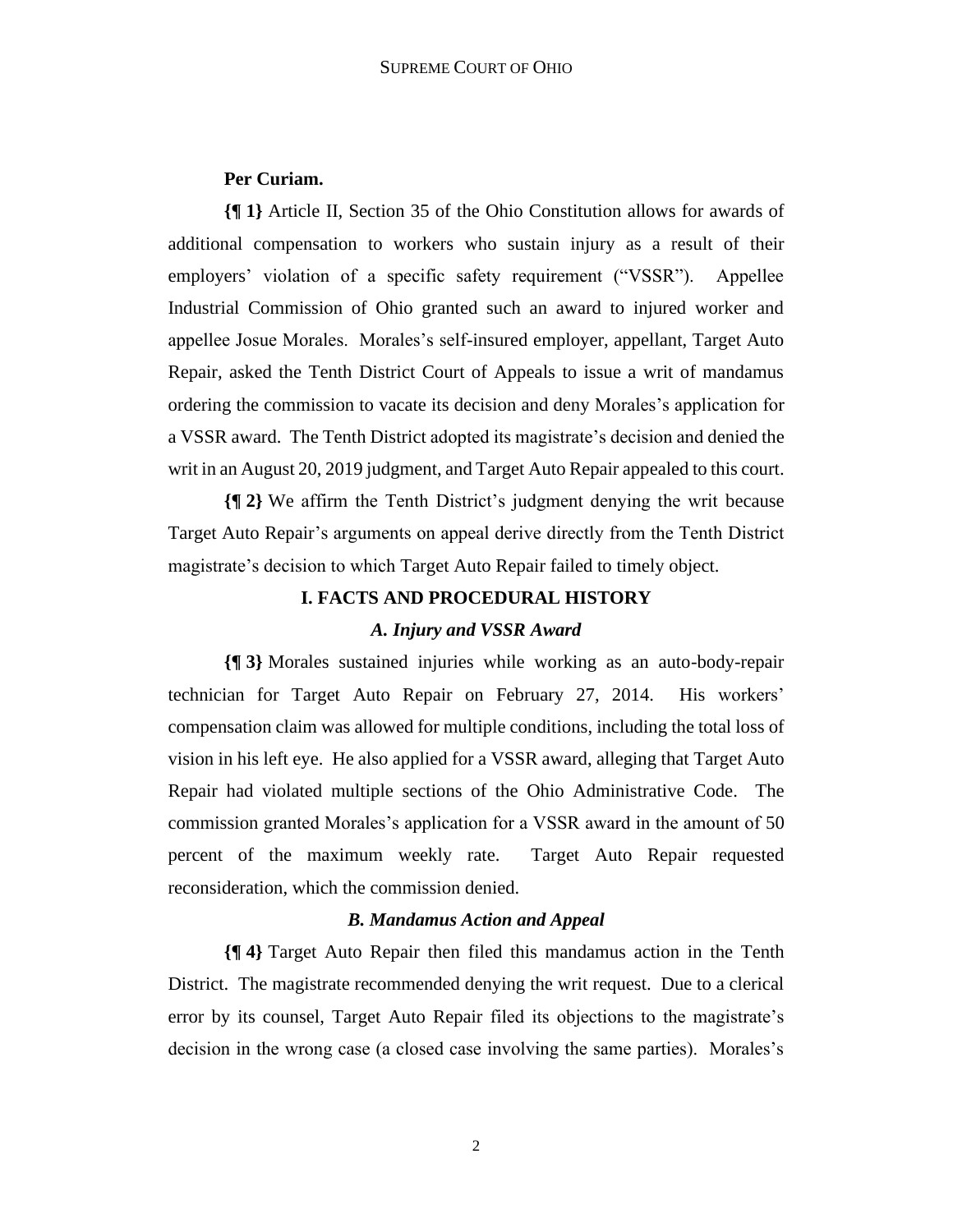responses to the objections were also docketed in the wrong case. Consequently, the Tenth District believed that Target Auto Repair had not filed any objections to the magistrate's decision. The court conducted an independent review, adopted the magistrate's findings of fact and conclusions of law, and on August 20, 2019, issued a memorandum decision and judgment entry denying the request for a writ of mandamus.

**{¶ 5}** On October 2, 2019, Target Auto Repair filed a motion for relief from judgment under Civ.R. 60(B), citing excusable neglect in the misfiling of its objections. However, Target Auto Repair filed a notice of appeal to this court on October 3, appealing the Tenth District's August 20 judgment.

**{¶ 6}** On November 7, the Tenth District issued a journal entry granting the Civ.R. 60(B) motion and vacating the August 20 memorandum decision and judgment entry. This court received no notice of those entries. On January 14, 2020, the Tenth District issued a new memorandum decision and judgment entry considering and overruling Target Auto Repair's objections, adopting the magistrate's decision as its own, and denying the request for a writ of mandamus. 10th Dist. Franklin No. 18AP-716, 2020-Ohio-83. This court received no notice of the new decision. Target Auto Repair did not file a notice of appeal from the Tenth District's January 14 judgment.

**{¶ 7}** This case was referred to mediation on October 22, 2019, *see* 157 Ohio St.3d 1449, 2019-Ohio-4326, 133 N.E.3d 509, but returned to the regular docket on June 25, 2021, *see* 163 Ohio St.3d 1456, 2021-Ohio-2110, 170 N.E.3d 29. Subsequently, Target Auto Repair and the commission filed merit briefs and Target Auto Repair filed a reply brief. The case is ripe for decision.

### **II. ANALYSIS**

### *A. Only the August 20, 2019 Judgment is Before Us for Review*

**{¶ 8}** The court of appeals issued a judgment on August 20, 2019, in which it noted that Target Auto Repair had failed to file objections to the magistrate's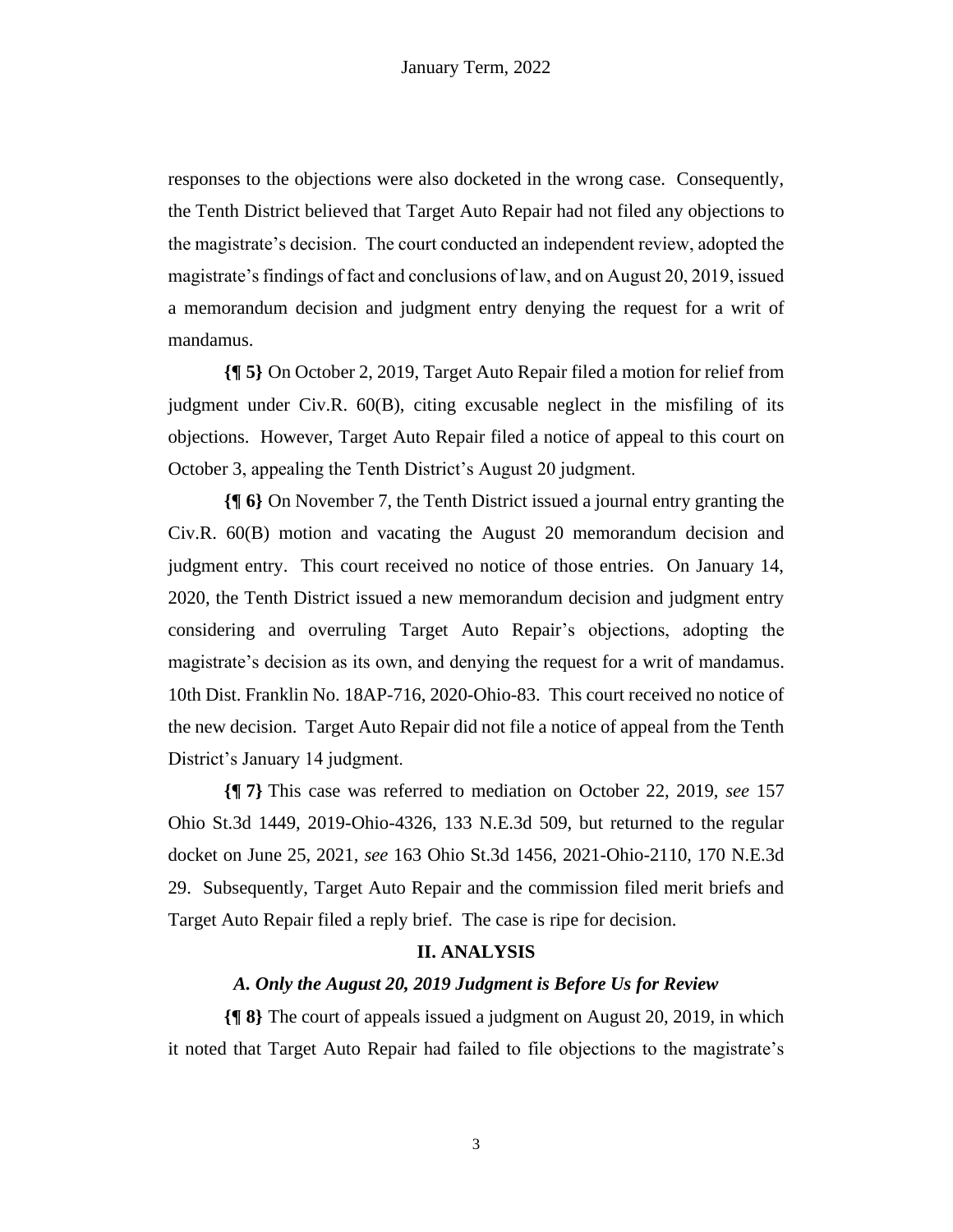decision. The court therefore independently reviewed the record and thereafter adopted the magistrate's decision as its own. Target Auto Repair appealed the August 20 judgment to this court on October 3. That action stripped the Tenth District of jurisdiction to rule on Target Auto Repair's Civ.R. 60(B) motion, so both its entry vacating the August 20, 2019 judgment and its judgment issued on January 14, 2020, are invalid. *See Howard v. Catholic Social Servs. of Cuyahoga Cty., Inc.*, 70 Ohio St.3d 141, 147, 637 N.E.2d 890 (1994) ("an appeal divests trial courts of jurisdiction to consider Civ.R. 60(B) motions for relief from judgment"); *see also State ex rel. Cotton v. Ghee*, 84 Ohio St.3d 54, 56, 701 N.E.2d 989 (1998) ("the court of appeals lacked jurisdiction to rule on [Cotton's Civ.R. 60(B)] motion once Cotton filed this appeal").

**{¶ 9}** Once a judgment has been appealed, "[j]urisdiction [to rule on a Civ.R. 60(B) motion] may be conferred on the trial court only through an order by the reviewing court remanding the matter for consideration of the Civ.R.  $60(B)$ motion." *Howard* at 147. Target Auto Repair mentions its Civ.R. 60(B) motion in its merit brief to this court and notes that when this appeal was filed, the Tenth District had not ruled on that motion. Target Auto Repair also sets forth its objections to the magistrate's decision in its merit brief in an attempt to "preserve its rights and have the objections ruled upon." But Target Auto Repair does not ask this court to remand the case to the Tenth District so that that court can address the Civ.R. 60(B) motion or rule on the objections in the first instance. Therefore, the only judgment before us for review is the Tenth District's August 20 judgment denying Target Auto Repair's request for a writ of mandamus.

*B. Target Auto Repair May Not Appeal the Tenth District's Adoption of Findings of Fact or Conclusions of Law to which It Failed to Timely Object*

**{¶ 10}** Civ.R. 53(D)(3)(b)(iv) provides: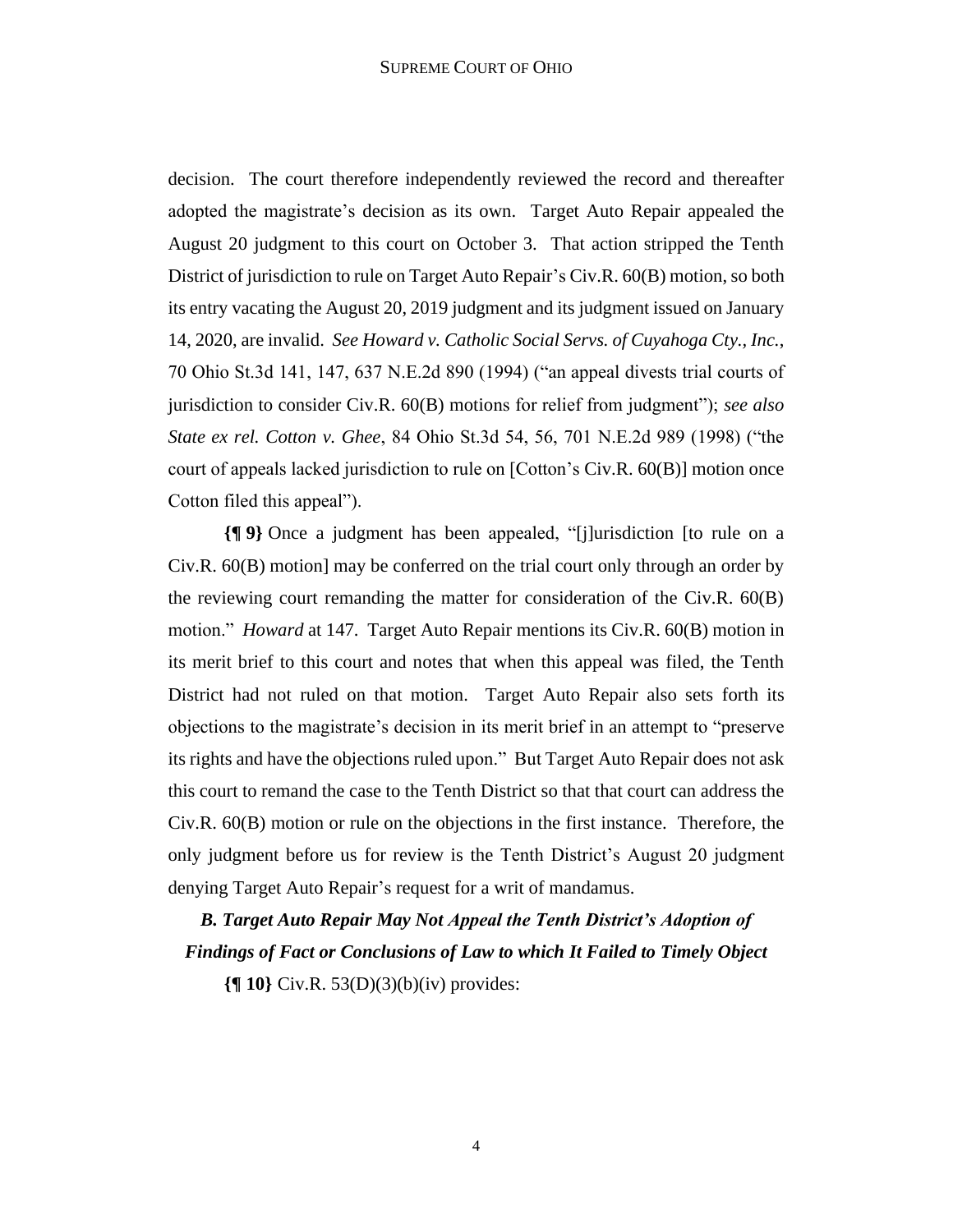Except for a claim of plain error, a party shall not assign as error on appeal the court's adoption of any factual finding or legal conclusion [in a magistrate's decision], whether or not specifically designated as a finding of fact or conclusion of law under Civ.R.  $53(D)(3)(a)(ii)$ , unless the party has objected to that finding or conclusion as required by Civ.R.  $53(D)(3)(b)$ .

**{¶ 11}** We applied Civ.R. 53(D)(3)(b)(iv)—previously numbered Civ.R. 53(E)(3)(b)—in a similar context in *State ex rel. Booher v. Honda of Am. Mfg., Inc.*, 88 Ohio St.3d 52, 53, 723 N.E.2d 571 (2000). In *Booher*, an injured worker sought from the Tenth District a writ of mandamus ordering the Industrial Commission to reverse its denial of temporary-total-disability compensation. The Tenth District's magistrate recommended that the court deny the writ, and the injured worker failed to timely file objections to the magistrate's decision. The injured worker's counsel realized the error and took several unsuccessful steps to rectify it, including filing an appeal to this court that the injured worker later voluntarily dismissed and a motion in the Tenth District for permission to file the untimely objections, which that court denied. The Tenth District issued a judgment adopting the magistrate's decision and denying the request for a writ of mandamus. The injured worker appealed.

**{¶ 12}** We observed that the injured worker's arguments on appeal "derive[d] directly from the conclusions of law contained in the magistrate's decision." *Id*. We then noted that the injured worker had not timely objected to those conclusions as required by Civ.R. 53. On those facts, we affirmed the court of appeals' judgment denying the requested writ.

**{¶ 13}** Similarly here, Target Auto Repair's arguments on appeal derive directly from the magistrate's findings of fact and conclusions of law. Its merit brief asserts that "[t]he Magistrate's decision was in error regarding the applicable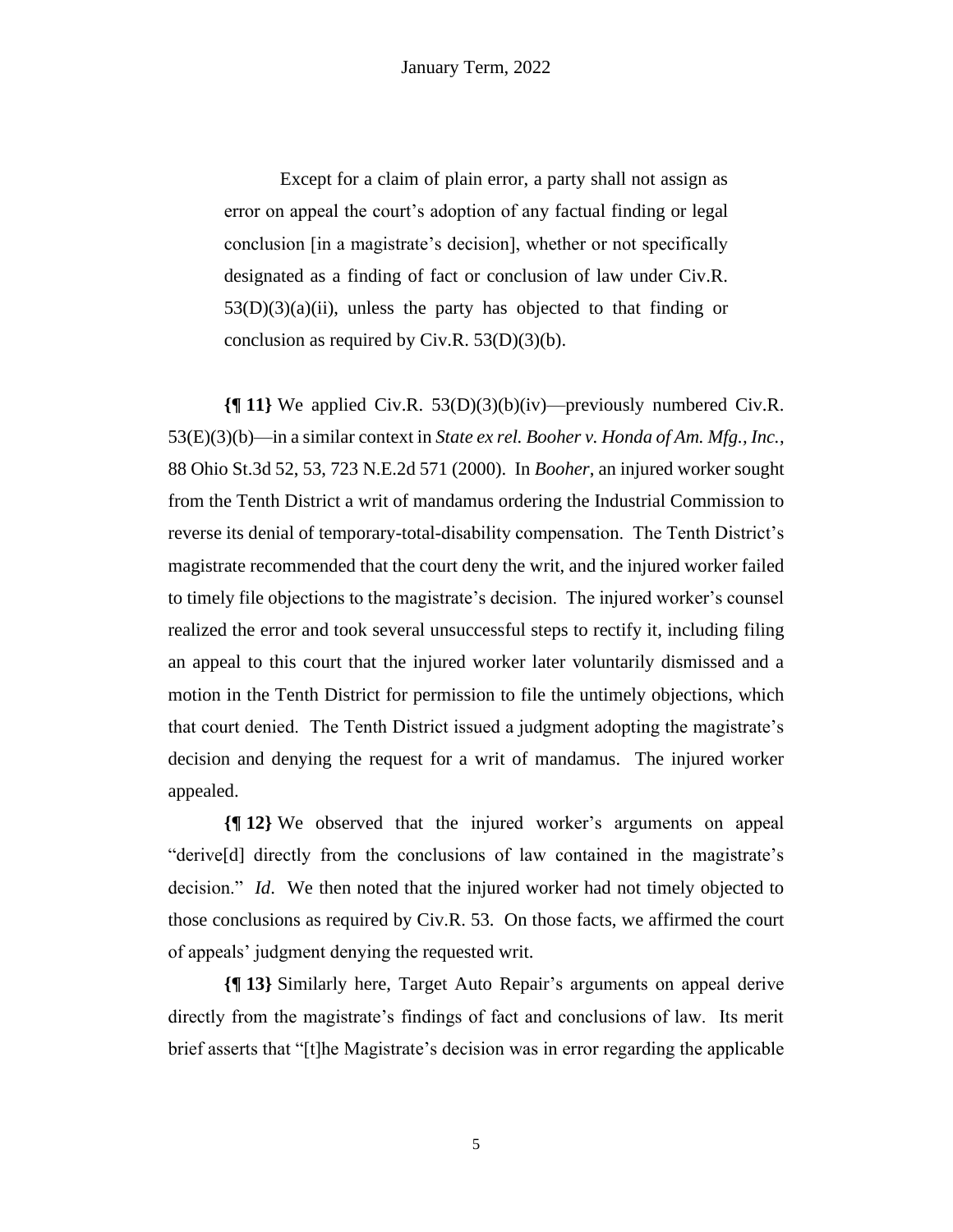law and factual issues." Target Auto Repair expressly states that its arguments on appeal are its previously unasserted objections:

When this Appeal was filed, the Court of Appeals had not ruled on Target's objections due to a clerical error in the filing of Target's objections. As the Court had not ruled upon the objections prior to the filing of the Notice of Appeal on October 3, 2019, Target re-asserts its objections here to preserve its rights and have the objections ruled upon.

**{¶ 14}** Target Auto Repair's merit brief sets forth four arguments, which are the same arguments raised in the objections Target Auto Repair filed in the court of appeals after appealing the August 20 judgment to this court. Yet, Target Auto Repair admittedly did not object to the magistrate's decision prior to the Tenth District's adoption of that decision in its August 20 judgment—which is the judgment before us for review. Therefore, under Civ.R. 53(D)(3)(b)(iv), Target Auto Repair cannot assert those arguments in this appeal.

**{¶ 15}** Civ.R. 53(D)(3)(b)(iv) provides that Target Auto Repair may still assert a claim of plain error. As we have explained:

In appeals of civil cases, the plain error doctrine is not favored and may be applied only in the extremely rare case involving exceptional circumstances where error, to which no objection was made at the trial court, seriously affects the basic fairness, integrity, or public reputation of the judicial process, thereby challenging the legitimacy of the underlying judicial process itself.